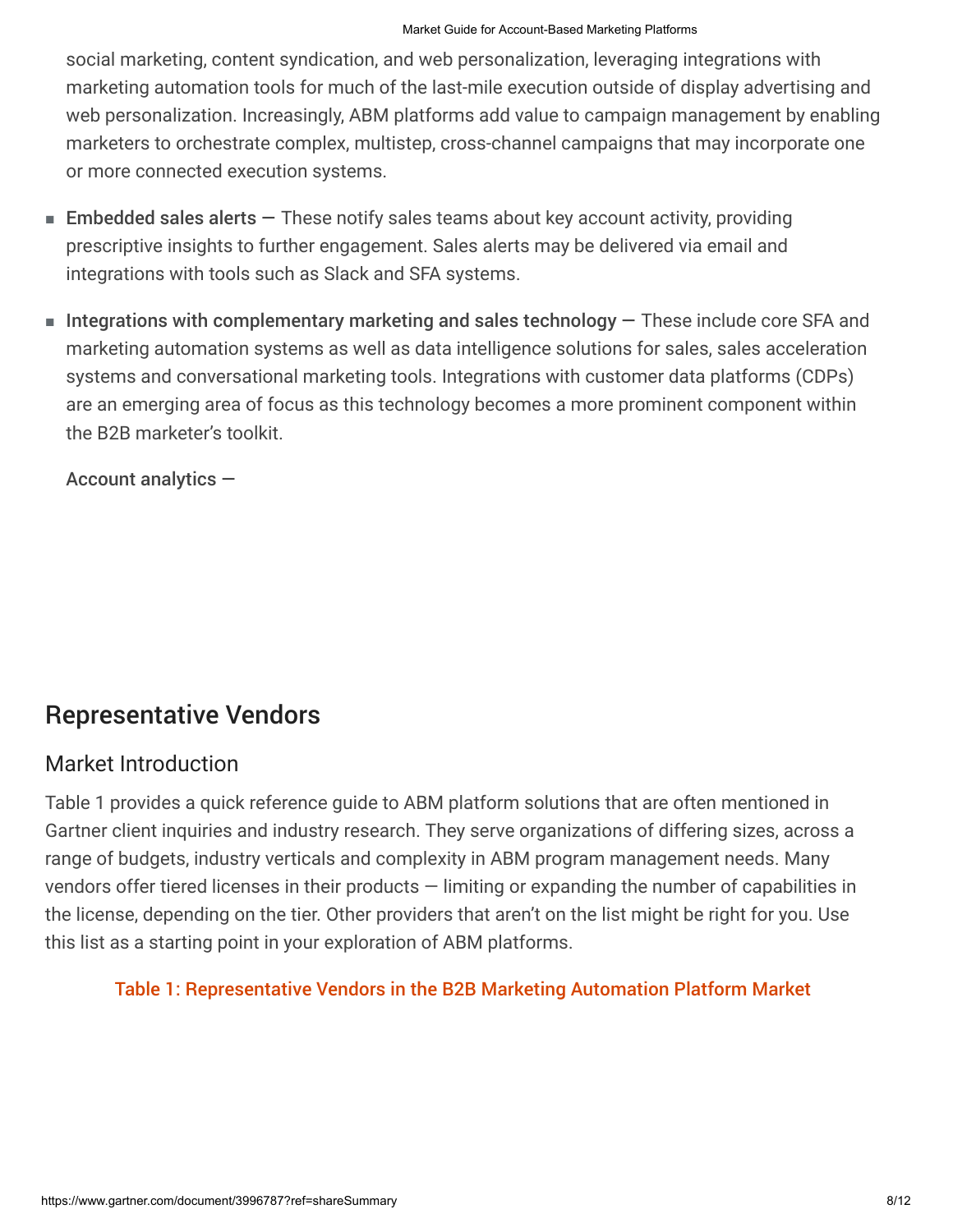| Anaplan              | Predictive Insights                                       |
|----------------------|-----------------------------------------------------------|
| <b>Demandbase</b>    | Demandbase One                                            |
| Dun & Bradstreet     | D&B Account Based Marketing, D&B Lattice                  |
| Integrate            | Integrate Demand Cloud                                    |
| Jabmo                | Jabmo B2B Marketing Platform                              |
| Kwanzoo              | Kwanzoo Adaptive ABM                                      |
| Leadspace            | Leadspace Customer Data Platform                          |
| <b>Madison Logic</b> | <b>ML Platform</b>                                        |
| Metadata.io          | Metadata Autonomous Demand Generation Platform, MetaMatch |
| <b>MRP</b>           | <b>MRP Prelytix</b>                                       |
| <b>RollWorks</b>     | <b>RollWorks Account-Based Platform</b>                   |
| <b>TechTarget</b>    | <b>TechTarget Priority Engine</b>                         |
| <b>Terminus</b>      | <b>Terminus Engagement Hub</b>                            |
| <b>Triblio</b>       | Triblio Account-Based Marketing Platform                  |
|                      | TOPO                                                      |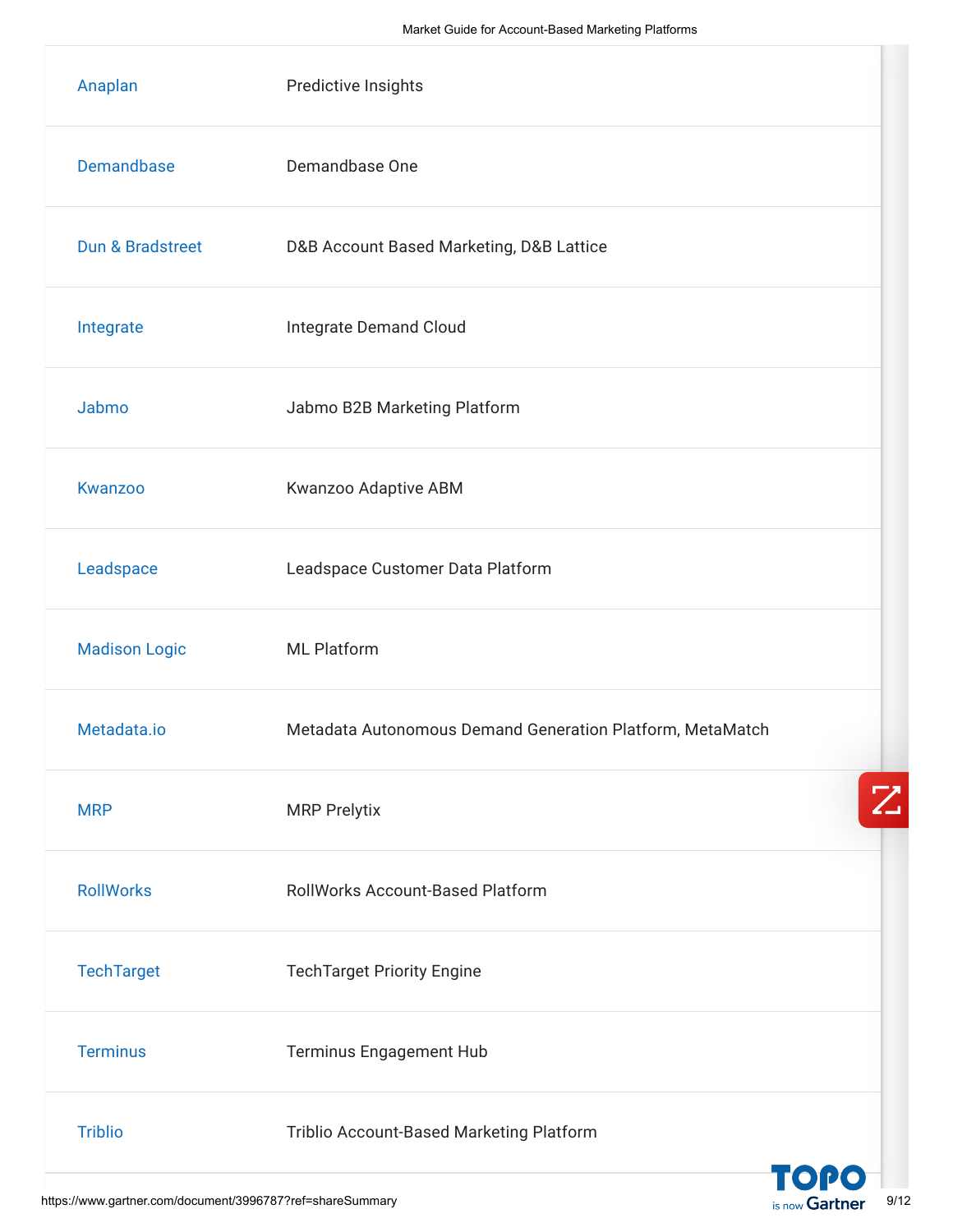[TrueInfluence](https://trueinfluence.com/) True Influence ABM Marketing Cloud

Source: Gartner (February 2021)

*The vendors listed in this Market Guide do not imply an exhaustive list. This section is intended to provide more understanding of the market and its offerings.*

#### Market Recommendations

- Define the marketing and sales use cases for your current or planned ABM program, and the scope of your efforts. Companies that are primarily targeting net new accounts and doing so at scale may prioritize different capabilities than those looking to retain key accounts or fill in white space within large, existing accounts.
- Gauge ABM platform vendors' ability to provide mission-critical capabilities that support running ABM programs at scale. Focus on where vendors differentiate around those capabilities highlighted in the Market Analysis section.
- Develop a plan for how to leverage any ABM technology you select in conjunction with your existing marketing technology ecosystem, particularly key components such as marketing automation and CRM. Perform an audit of your current solutions to ensure there are no capability [gaps and that your systems are carefully aligned to business goals \(see Identifying the Most](javascript:void(0);) Critical Components for Your Martech Stack).
- Assess the extent of vendors' service offerings, including implementation, onboarding, consultin and ongoing support and education. Use these resources to raise your team's skill levels and ability to maximize platform performance.



Confirm vendors' 2021 roadmap plans before making an investment. Seek flexibility in contract ■duration, particularly if you are starting out and unsure of which use cases will emerge as the focus of your program and the timeline for achieving scale.

### Evidence

Gartner's CMO Strategic Priorities Survey, 2020-2021: This study was conducted to understand how marketing leaders are navigating the post-COVID-19 environment. This survey focuses on how they are reflecting on their position within the company, their role in strategic decision making, and how they are navigating through difficult times to best position their 2021 marketing strategy and budgets.

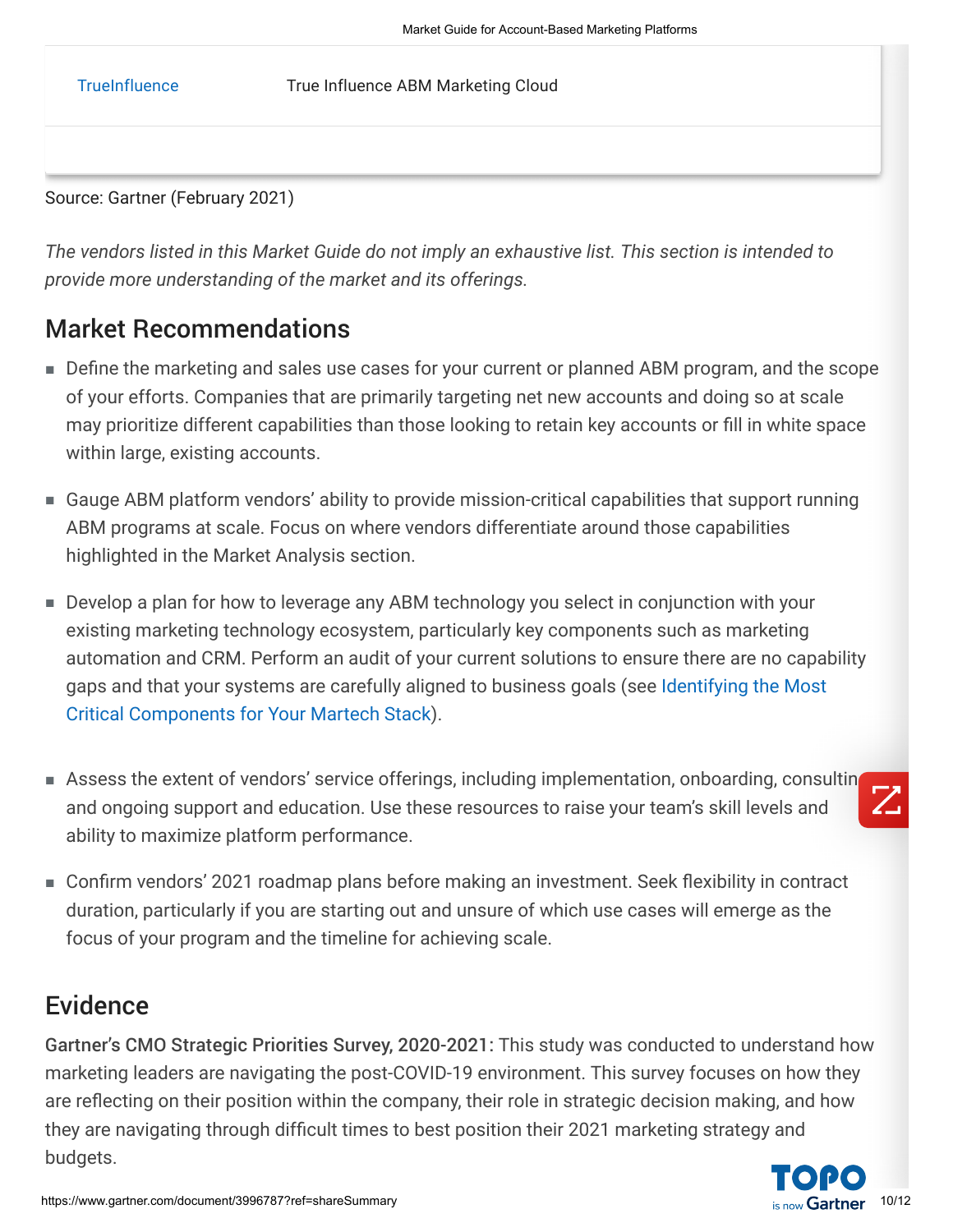#### Market Guide for Account-Based Marketing Platforms

The research was conducted online during September 2020 and October 2020 among 381 respondents from the United States (47%), Canada (5%), U.K. (26%), France (11%) and Germany (11%). Respondents were required to have involvement in decisions pertaining to setting or influencing marketing strategy and planning, as well as have involvement in aligning marketing budget/resources. Eighty-five percent of the respondents came from organizations with \$1 billion or more in annual revenue. The respondents came from a variety of industries: financial services (42 respondents), high tech (42 respondents), manufacturing (42 respondents), consumer products (39 respondents), media (44 respondents), retail (42 respondents), healthcare providers (41 respondents), IT and business services (47 respondents), and travel and hospitality (43 respondents).

The survey was developed collaboratively by a team of Gartner analysts who follow marketing and was reviewed, tested and administered by Gartner's Research Data and Analytics team.

*Disclaimer: Results of this study do not represent global findings or the market as a whole but reflect sentiment of the respondents and companies surveyed.*

# Note 1 Representative Vendor Selection

The vendors named in this guide were selected to represent the ABM platform category as outlined in the Market Definition section and do not imply an exhaustive list. Client interest and market presence factored into the selection of the vendors featured in this guide.

## Document Revision History

[Market Guide for Account-Based Marketing Platforms - 5 December 2019](https://www.gartner.com/document/code/381412?ref=dochist) [Market Guide for Account-Based Marketing Platforms - 5 December 2018](https://www.gartner.com/document/code/373068?ref=dochist)

## Recommended For You

[Critical Capabilities for B2B Marketing Automation Platforms](https://www.gartner.com/document/4005976?ref=algobottomrec&refval=3996787) [Magic Quadrant for B2B Marketing Automation Platforms](https://www.gartner.com/document/4005959?ref=algobottomrec&refval=3996787) [Driving Inclusion in a Remote Work Environment](https://www.gartner.com/document/3986519?ref=algobottomrec&refval=3996787) [How to Manage Your Personal Brand](https://www.gartner.com/document/3982852?ref=algobottomrec&refval=3996787) [Tool: Template for Developing Impactful Trend Cards](https://www.gartner.com/document/4007844?ref=algobottomrec&refval=3996787)

## Supporting Initiatives

[Digital Commerce and CRM Sales Technologies](https://www.gartner.com/explore/initiatives/overview/44594?ref=doc-conend)